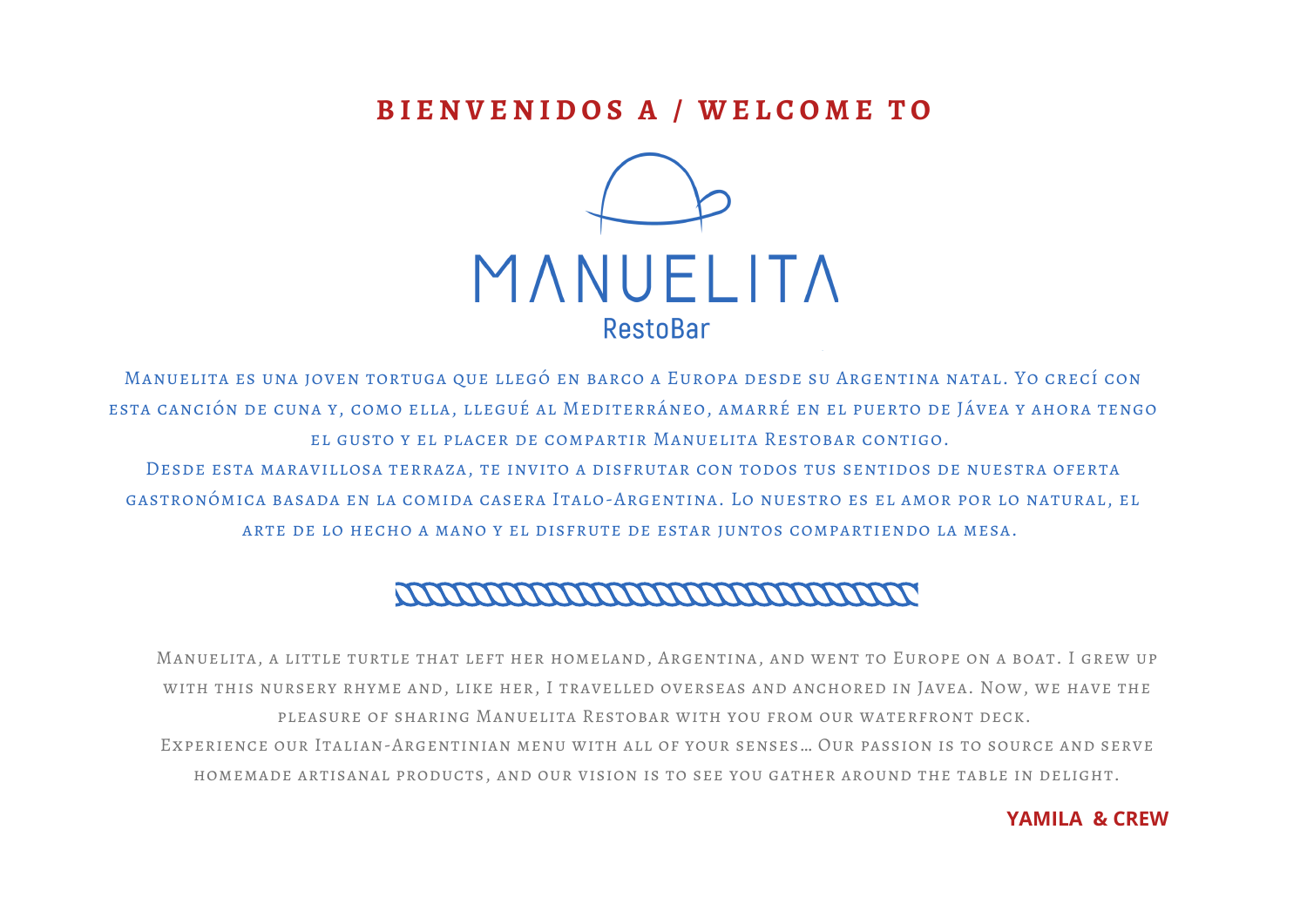# **conócenos / About us**



www.manuelitarestobar.com



@manuelitarestobar



@manuelita RestoBar



 $\mathcal{C}$ 

-52.

manuelitarestobar@gmail.com

865 615 396

comparte tu experiencia / share your experience:

### **Tripadvisor**



#### google reviews





- 1.crustáceos
- 2.sésamo
- 3.frutos de cáscara
- 4.glúten
- 5.huevos
- 6.pescados
- 7.moluscos

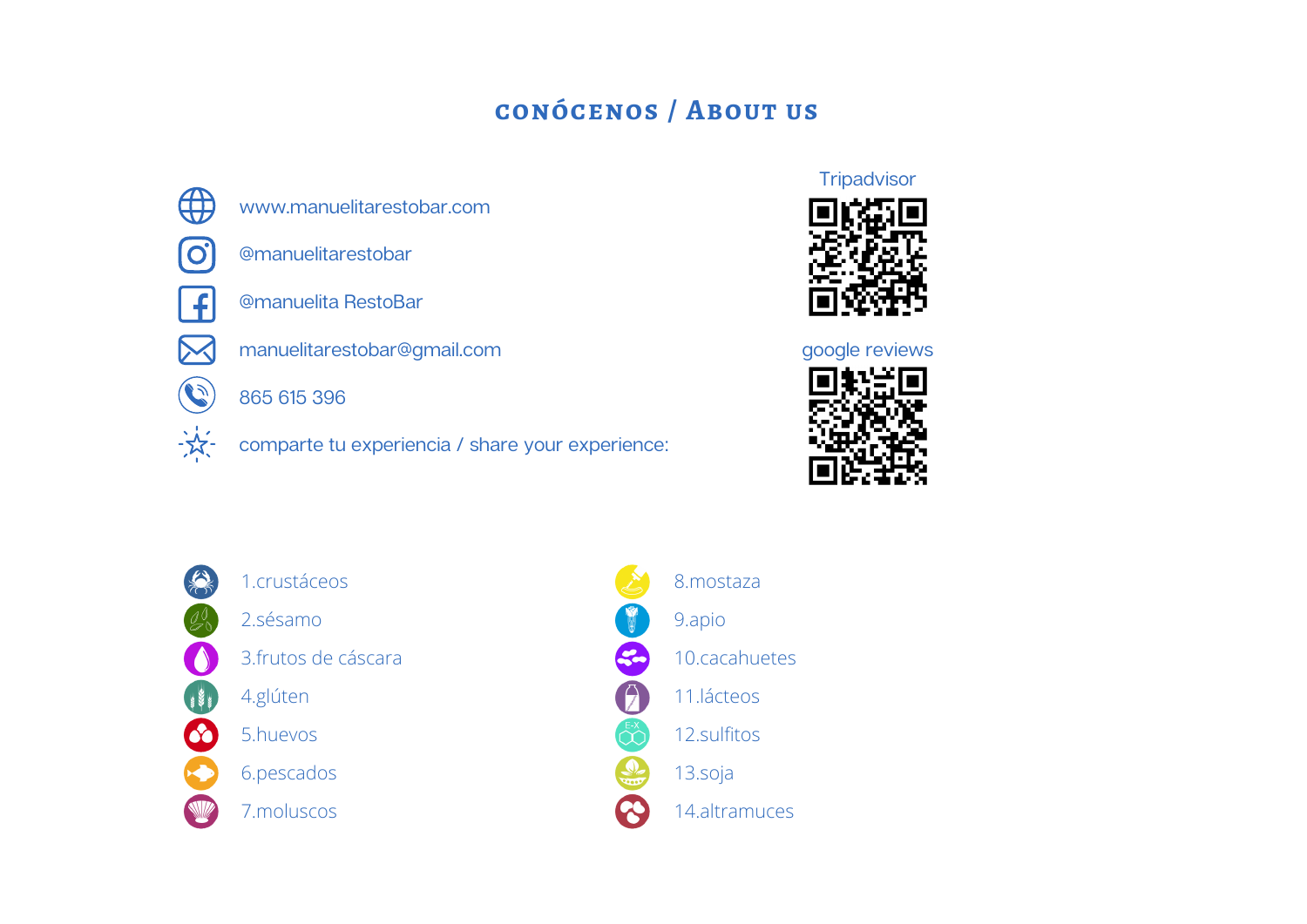# **PARA EMPEZAR / LET'S START**

**LA PICADA** 21.00€ (11) Variedad de embutidos y quesos italianos Variety of Italian cold cuts and cheese

**LA BURRATA** 16.00€  $(4, 11, 13)$ Sobre base de pinsa romana, rúcula y tomate semi-seco On a base of a roman focaccia, rocket & sundry tomato

#### **EMPANADAS CASERAS** 4U. 10.60€ / UNIDAD 2,80€  $(4,5, 11)$

Carne tradicional, carne dulce, jamón y mozzarella, ricotta y espinaca

Pastry stuffed with traditional meat, sweet meat, ham, mozzarella & tomato and spinach & ricotta

#### **CROQUETAS DE JAMÓN IBÉRICO** *4u*. 7.90€ (4, 11) IBERIAN HAM CROQUETTES

**PATATAS BRAVAS** 6.90€ SPICEY POTATOES

#### **CHORIPAN** 6.00€ (4, 12)

Sándwich de chorizo criollo, lechuga, tomate y chimichurri Chorizo in bread with lettuce, tomato & chimichurri sauce

#### **PROVOLETA TRADICIONAL 7.50€ (11) (** $\lozenge$ **)**

GRILLED PROVOLONE CHEESE

**BRASEADO DE CHORIZO Y MORCILLA** -RECETA PROPIA- 7.50€ (4) GRILLED CHORIZO AND BLACK SAUSAGE -own recipe-

**MOLLEJAS CRUJIENTES AL LIMÓN O AL VERDEO** 12.00€ / 13,90 CRISPY VEAL SWEETBREAD WITH LEMON OR WITH SPRING ONION SAUCE

**CARPACCIO DE TERNERA AL TARTUFO** 11.50€ (12) TRUFFLED BEEF CARPACCIO

#### **CARPACCIO DE SALMÓN CON VINAGRETA DE NARANJA**

13.50€ (6) SALMON CARPACCIO with orange vinaigrette

# **PAN RÚSTICO A LA PIEDRA CON ALIOLI DE LA CASA** 1.5€ P/P

WARM RUSTIC BREAD WITH HOMEMADE ALIOLI SAUCE

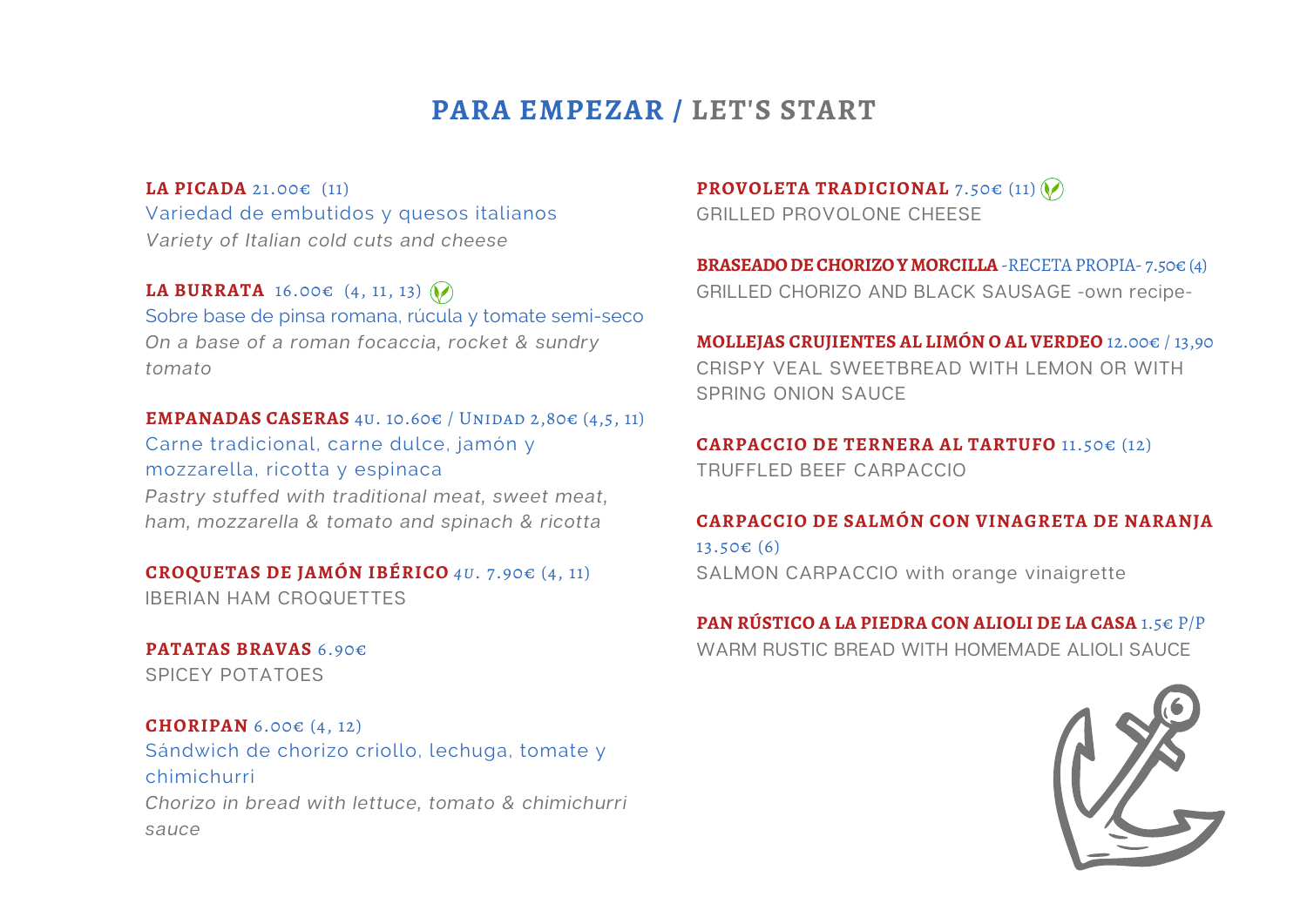# **VERDE QUE TE QUIERO VERDE / GREEN, I LOVE YOU GREEN…**

### Ensaladas / Salads

**ENSALADA VERDE MANUELITA** 8.50€ (2, 3, 11, 12, 14)  $\lozenge$ Brotes, tomates cherrys, nueces, semillas, pasas, tomate seco, mozzarella de bufala y vinagreta de pesto Sprouts, cherry tomato, nuts, seeds, raisins, dried tomato, buffalo mozzarella and pesto vinaigrette

### **ENSALADA BARTOLITO** 8.50€

Rúcula, champiñones, parmesano y tomate seco Rocket, mushrooms, parmesan cheese and dry tomato

**LA CAPRESE** 8.50€ (11) Tomate en rodajas, con mozzarella de bufala y albahaca Tomato, mozzarella di bufala and basil

<u>mmmmmmmmmmmmmmmmmmmmmmm</u>

# **Del Mar / From the Sea…**

**RABAS** (aros de calamar) 11.00€ (4) FRIED CALAMARI

**GAMBONES AL RON** 12.00€ (1, 11) RUM KING PRAWNS

**DORADA AL HORNO** 18.50€ (6) WHOLE BAKED SEA BREAM

### Opción Vegana / Vegan

**ORECCHETTI O TROFIE A LA PUTANESCA** 9.00€ (4) Pasta fresca sin huevo, con salsa de tomate, olivas negras, alcaparras y chili

Fresh eggless pasta, with tomato sauce, black olives, capers & chili

#### **PINSA ROMANA VEGETAL / VEGGY FOCACCIA** 8,00€ (4, 13) Con Rúcula, tomate, champiñones, calabacín,  $\odot$

berenjena y queso vegano

With rocket, tomato, mushroom, zucchini, eggplant & vegan cheese

### **VEGGY BURGER** 13,50€ (2, 4, 14) De HEURA, lechuga, tomate, queso vegano, cebolla y berenjena asada con patatas fritas

Heura burguer, lettuce, tomato, grilled onions and eggplant with chips

<u> ANTIQUE AN ANTIQUE ANNO 1999 ANNO 1999 ANNO 1999 ANNO 1999 ANNO 1999 ANNO 1999 ANNO 1999 ANNO 1999 ANNO 1999 A</u>

**LOMO DE SALMON AL ENELDO** 14.50€ (6) BAKED SALMON WITH DILL

**PESCA DEL DÍA** (6) CATCH OF THE DAY

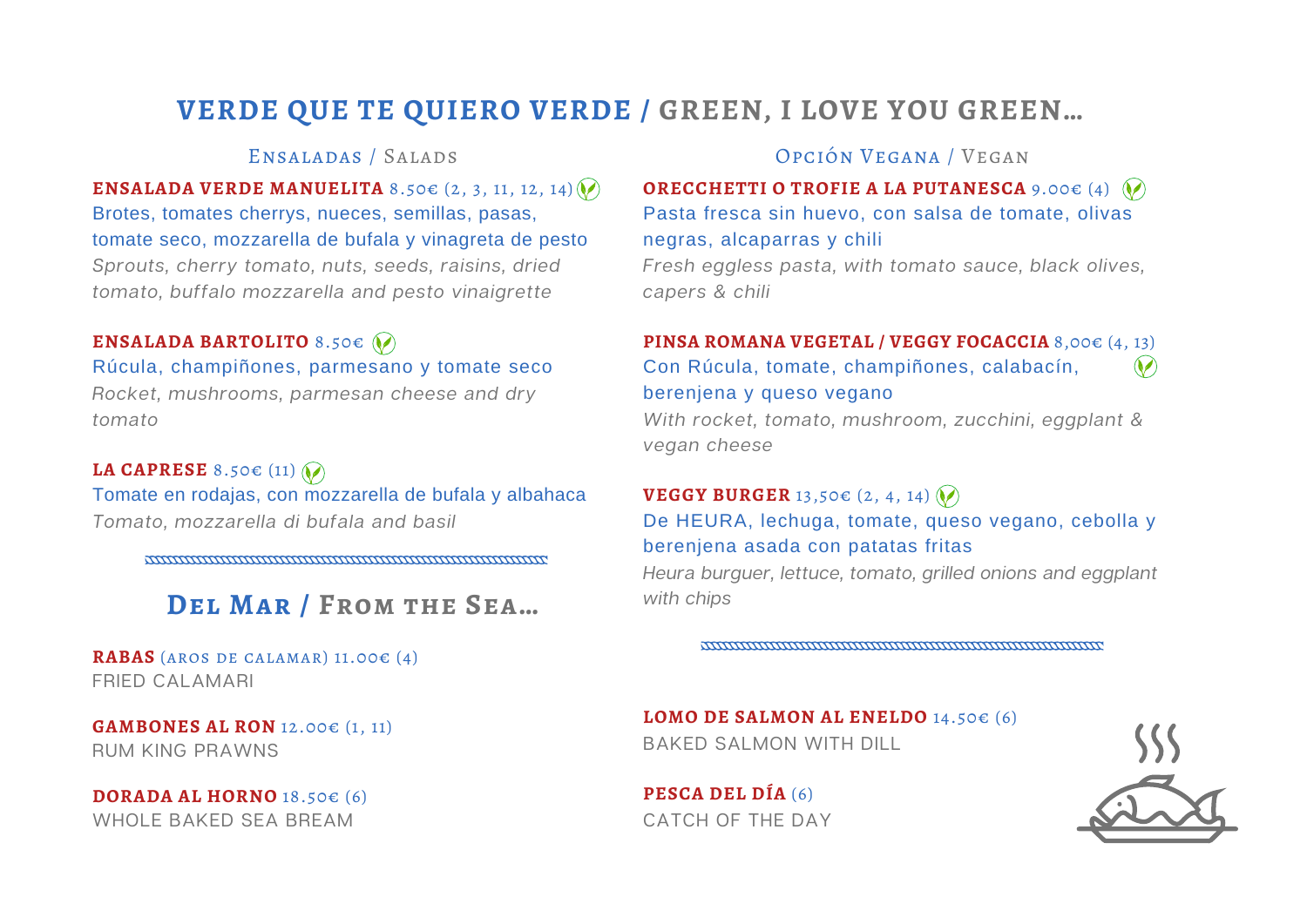# **LA PASTA FRESCA / FRESH PASTA**

#### **ROSETTE ROLL** 13.50€ ( 3, 4, 5, 11, )

Rosas de pasta fresca, rellenas de espinaca, ricotta, pesto y mortadela

Rolled fresh pasta filled with spinach, ricotta, pesto & mortadella

### **LASAGNA DE VERDURAS** 10.50€ (4, 5, 11)

VEGGY LASAGNA

**CANELONES DE ESPINACA Y RICOTA** 9.50€ (4, 5, 11)  $\bigcirc$ SPINACH AND RICOTTA CANNELLONI

**TAGLIATELLE FRUTO DI MARE** 15.50€ (1, 4, 5, 6, 7, 12)

#### **PANZEROTTI DE BUFALA Y TRUFA** con mantequilla y

salvia 13.00€ (4, 5, 11) RICOTA AND TRUFFLE PANZEROTTI with butter and sage

#### **RAVIOLONES DE ESPINACA Y RICOTTA DE BUFALA\***

11.50€  $(4, 5, 11)$ KING RAVIOLI FILLED WITH SPINACH & BUFFALA RICOTTA CHEESE

#### **RAVIOLONES DE CARNE BRASEADA\*** 12.50€ (4,5,11) GRILLED MEAT KING RAVIOLI

#### **RAVIOLES 4 QUESOS SIN GLUTEN\*** 14.50€ (5,11)

4 CHEESES RAVIOLI (gluten free)

**ÑOQUIS\*** 9.00€ (4,5) GNOCCHI

#### \***ELIGE TU SALSA FAVORITA / CHOOSE YOUR SAUCE:**

Mantequilla y salvia · Pesto · Pomodoro · Boloñesa · Mixta con Bechamel Butter & Sage · Pesto · Pomodoro · Bolognese · Pomodoro+Bechamel

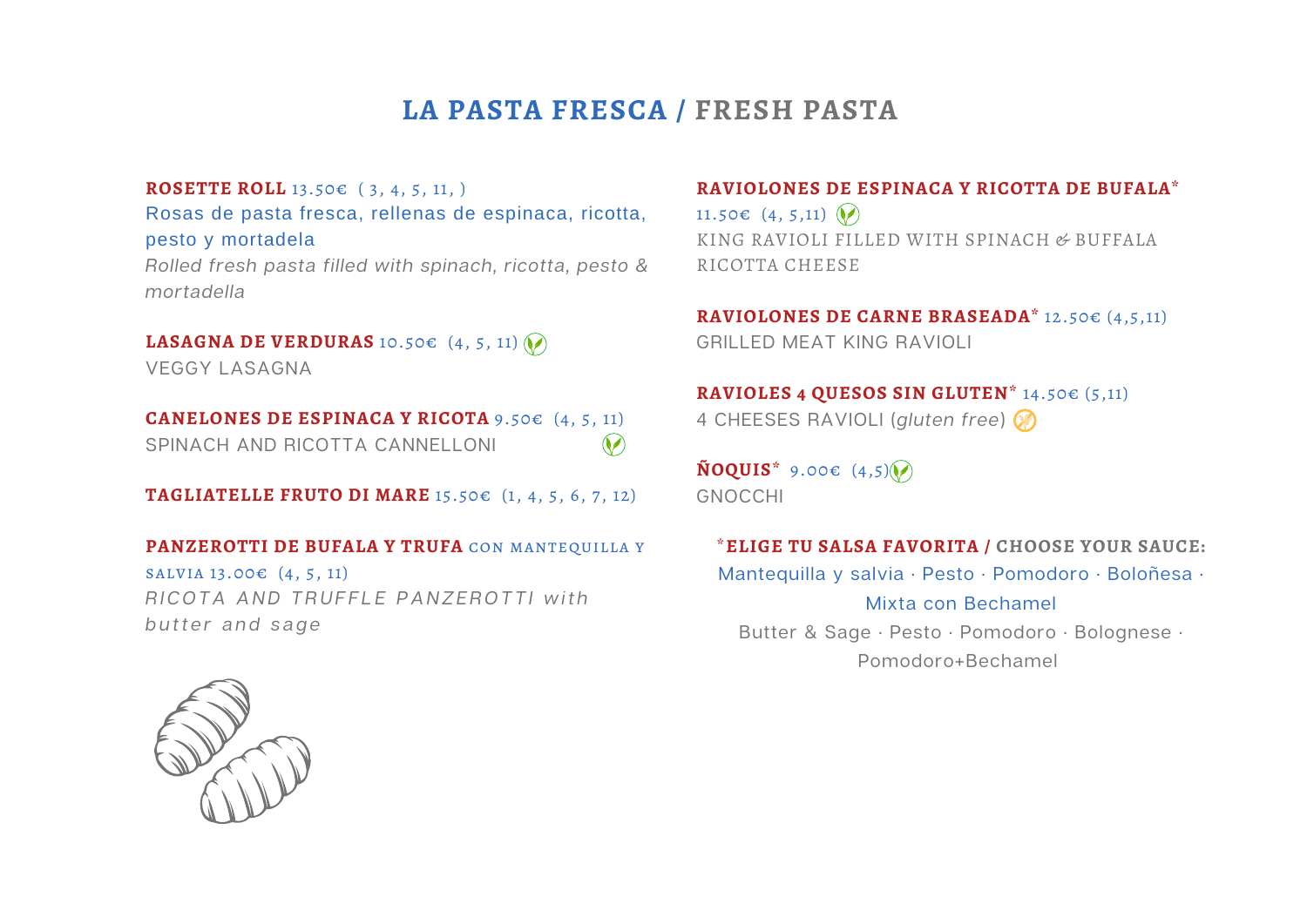# **DE LA PARRILLA / FROM OUR GRILL… CARBÓN Y LEÑA MIXTA**

Todos los platos acompañados de patatas fritas, ensalada, salsa criolla y chimichurri All dishes served with fries, salad, criolla & chimichurri sauces

#### **ENTRAÑA DE ANGUS** 18.50€

ANGUS HANGER STEAK

mmmmmmmmmmmmmmmmmmmmmmmmmm

#### **SOLOMILLO ARGENTINO** 28.00€

Natural/ a la mostaza/ bacon y ciruela +2,50€ ARGENTINIAN FILLET STEAK Plain / mustard / bacon and plumbs +2,50€

#### **ENTRECOT ARGENTINO** 28.00€

ARGENTINIAN SIRLOIN STEAK

**CHULETA** - entrecot con hueso 24.50€ SIRLOIN STEAK WITH BONE

#### **MANUELITA'S BURGER** 13.50€ (4,5,11,12)

Lechuga, tomate, cebolla, queso provolone, huevo, bacon y chimichurri

Lettuce, tomato, onion, egg, bacon, provolone cheese & chimichurri sauce

#### **VACIO ESTILO ARGENTINO** (por encargo 1kg+)

ARGENTINE STYLE FLANK STEAK (reservation only,  $1kg+$ 

### **FAVORITOS / OUR FAVORITES**

# **MILANESA DE POLLO O TERNERA CON FRITAS** (4,5, 11)

BREADED CHICKEN BREAST OR BEEF WITH CHIPS

- **A LA NAPOLITANA –** TOMATE, JAMÓN Y MOZZARELLA 13,50 / 15,50€
- **A LA FUGAZZETA-** CEBOLLA ASADA (roasted onion) Y MOZZARELLA 12,50/ 14,50€
- **A LOS 4 QUESOS** (4 cheese)**-** 14,50 / 16,50€